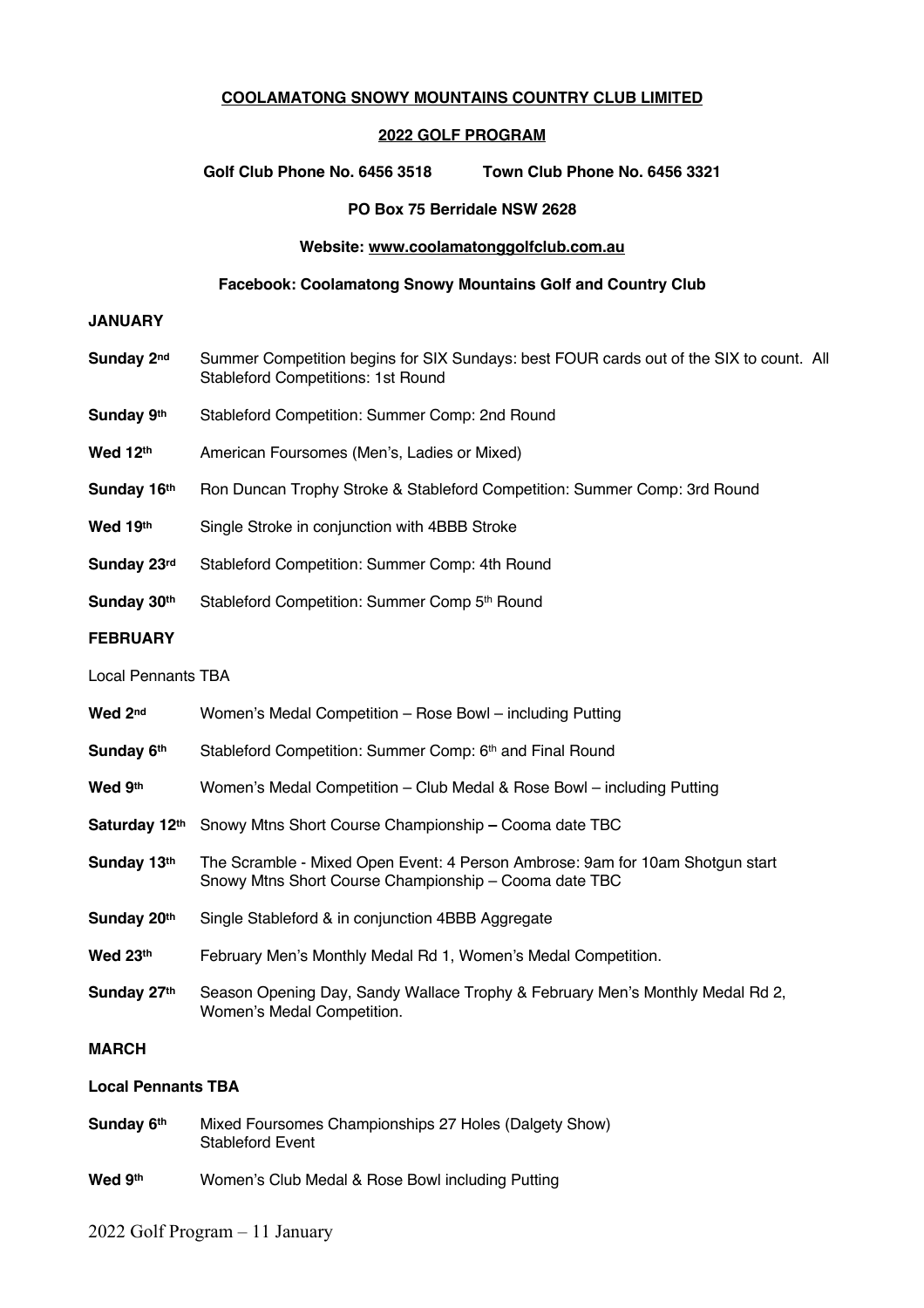| Sunday 13th                                                  | Par Competition, Women's Medal Competition - Club Medal – including Putting                             |
|--------------------------------------------------------------|---------------------------------------------------------------------------------------------------------|
| Wed 16th                                                     | 3 Clubs only - Stableford                                                                               |
| Sunday 20th                                                  | 4 BBB Stableford, Women's Medal Competition - Club Medal - Rose Bowl - including Putting                |
| Sunday 27th                                                  | Men's & Ladies Championships Rd 1 (including Men's Monthly Medal Rd1)                                   |
| Wed 30th                                                     | Men's Monthly Medal Rd 2, Women's Medal Competition, Carolyn Major Vets Trophy, -<br>including Putting  |
|                                                              | <b>MATCH PLAY: ROUND 1 MATCHES MUST BE PLAYED BY END MARCH</b>                                          |
| <b>APRIL</b>                                                 |                                                                                                         |
| Saturday 2nd                                                 | Men's & Ladies Championship Rd 2                                                                        |
| Sunday 3rd                                                   | Men's & Ladies Championship Rd 3                                                                        |
| Wed 6th                                                      | Women's Medal Competition - Club Medal - Rose Bowl                                                      |
| Sunday 10th                                                  | 4BBB Stableford<br>Cooma Ladies Open                                                                    |
| Sunday 17th                                                  | Mixed Keno (Qualifier) 2 Person Ambrose (Easter), Stableford Competition                                |
| Saturday 23rd                                                | Legacy Diggers' Day - Stroke - includes RSL Trophy<br>(Anzac Day Mon 25th)                              |
| Sunday 24th                                                  | Men's Monthly Medal Round 1, Women's Medal Competition Carolyn Major Vets Trophy -<br>including Putting |
| Wed 27th                                                     | Men's Monthly Medal Round 2, Women's Medal Competition - Club Medal - including<br>Putting              |
|                                                              | <b>MATCH PLAY: ROUND 2 MATCHES MUST BE PLAYED BY END APRIL</b>                                          |
| <b>MAY</b>                                                   |                                                                                                         |
| Sunday 1st                                                   | Mixed 4BBB Stableford Championship, Stableford Competition                                              |
| Wed 4th                                                      | Stroke - Ladies Country Vets                                                                            |
| Sunday 8th                                                   | Men's & Ladies (Keno Qualifier) 2 Person Ambrose (Mother's Day)                                         |
| Saturday 14th                                                | Bombala Ladies Open                                                                                     |
| Sunday 15th                                                  | Stableford Competition, Ladies Country Vets & Association Medal<br>Bombala Men's Open Stroke            |
| Sunday 22nd                                                  | Stableford Competition, Women's Medal Competition – Club Medal – Rose Bowl – including<br>Putting       |
| Wed 25th                                                     | Men's Monthly Medal Round 1, Stroke M MacKenzie Ladies Vets Trophy                                      |
| Sunday 29th                                                  | Men's Monthly Medal Round 2, Stroke M MacKenzie Ladies Vets Trophy                                      |
| <b>MATCH PLAY: ROUND 3 MATCHES MUST BE PLAYED BY END MAY</b> |                                                                                                         |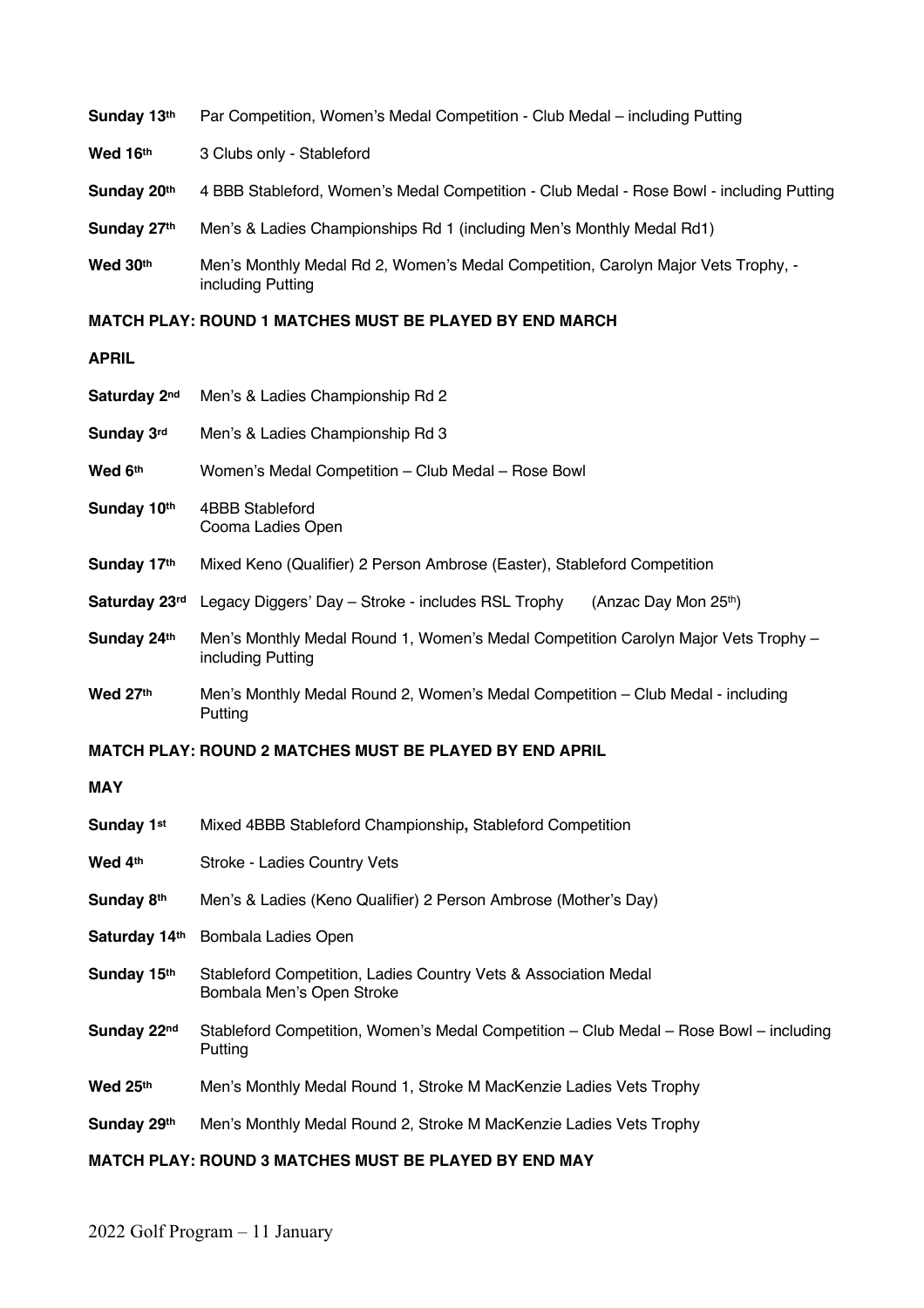### **JUNE**

| Sunday 5th | Par Competition, Women's Medal Competition – Club Medal – Rose Bowl – including |
|------------|---------------------------------------------------------------------------------|
|            | Putting                                                                         |

- **Sunday 12<sup>th</sup>** Stableford Competition<br>**Sunday 19<sup>th</sup>** Stableford in Conjunction
- Stableford in Conjunction with a 2 Person Aggregate
- **Sunday 26th** Men's Monthly Medal Round 1, Ladies Stableford
- **Wed 29th** Men's Monthly Medal Rd 2, Ladies Stableford

### **MATCH PLAY: ROUND 4 MATCHES MUST BE PLAYED BY END JUNE**

**JULY**

| Sunday 3rd  | Stableford Competition & Mixed 4BBB Stableford      |
|-------------|-----------------------------------------------------|
| Sunday 10th | <b>Stableford Competition</b>                       |
| Sunday 17th | Stableford in Conjunction with a 2 Person Aggregate |
| Sunday 24th | 4BBB Stableford                                     |
| Wed 27th    | Men's Monthly Medal Round 1, Ladies Stableford      |
| Sunday 31st | Men's Monthly Medal Round 2, Ladies Stableford      |

### **AUGUST**

| Sunday 7th       | Par Competition                                                                                                                                                                        |
|------------------|----------------------------------------------------------------------------------------------------------------------------------------------------------------------------------------|
| Sunday 14th      | Stableford in conjunction with 2 Person Aggregate                                                                                                                                      |
| Sunday 21st      | Stableford                                                                                                                                                                             |
| Sunday 28th      | Men's Monthly Medal Round 1, Ladies Stableford                                                                                                                                         |
| Wed 31st         | Men's Monthly Medal Round 2, Ladies Stableford                                                                                                                                         |
| <b>SEPTEMBER</b> |                                                                                                                                                                                        |
| Sunday 4th       | Stableford Competition (Father's Day)                                                                                                                                                  |
| Sunday 11th      | Men's Foursomes Championships 27 Holes & Stableford Competition                                                                                                                        |
| Sunday 18th      | Freebody Shield & Men's Monthly Medal Round 1, Ladies Stroke<br><b>Club &amp; Golf Committee AGM</b><br>District Sand Greens Championship at Delegate (in ACT/Monaro Program) date TBA |
| Sunday 25th      | American Foursomes                                                                                                                                                                     |
| Wed 28th         | Men's Monthly Medal Round 2, Ladies Stroke                                                                                                                                             |
| <b>OCTOBER</b>   |                                                                                                                                                                                        |
| Sunday 2nd       | <b>Stableford Competition</b>                                                                                                                                                          |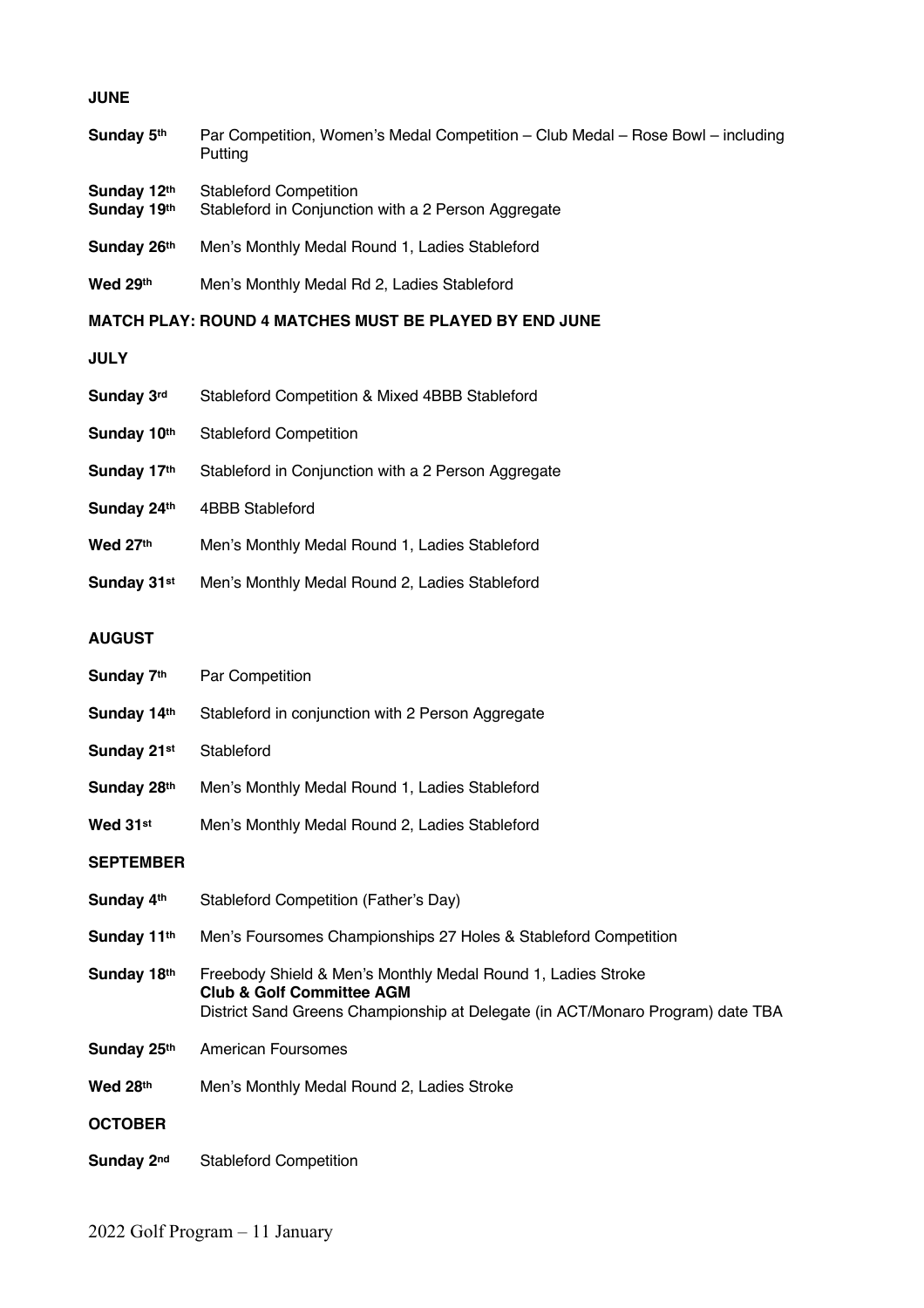| Saturday 8th  | Delegate Ladies Open                                                                          |
|---------------|-----------------------------------------------------------------------------------------------|
| Sunday 9th    | Stableford Competition, (Delegate Men's Open)<br>Ladies AGM                                   |
|               | Saturday 15th Cooma Men's Open: 4BBB                                                          |
| Sunday 16th   | Stableford, Stroke Carolyn Major Vets Rose Bowl including Putting<br>Cooma Men's Open: Stroke |
|               | Saturday 22 <sup>nd</sup> Coolamatong Men's Open 4BBB Stroke                                  |
| Sunday 23rd   | Coolamatong Men's Open Stroke / Men's Monthly Medal Round 1                                   |
| Wed 26th      | Men's Monthly Medal Round 2, Stroke - Carolyn Major Vets Rose Bowl – including Putting        |
| Saturday 29th | Coolamatong Ladies Open Foursomes<br>Cooma Men's Open 4BBB (in ACT/Monaro Prog)               |
| Sunday 30th   | Coolamatong Ladies Open<br>NO MEN'S COMPETITION (Cooma Men's Open Stroke)                     |

### **NOVEMBER**

| Sunday 6th  | 4BBB Stableford, Ladies Foursomes Championship (27 Holes)                 |
|-------------|---------------------------------------------------------------------------|
| Sunday 13th | Charity Par 3 Day in conjunction with the Jindabyne Bowling & Sports Club |
| Sunday 20th | Men's Monthly Medal Final, Ladies Club Medal FINAL                        |
| Wed 23rd    | Presidents Stableford Ladies Rd 1                                         |
| Sunday 27th | Stableford Competition, Presidents Stableford Ladies Rd 2                 |

### **MATCH PLAY: FINAL MATCHES MUST BE COMPLETED**

### **DECEMBER**

- **Sunday 4th** W.R. Wallace Trophy Stroke for Men & Ladies, Ladies Presentation Day
- **Sunday 11<sup>th</sup>** Ron Duncan Trophy Stroke for Men & Ladies
- **Sunday 18th** Mixed Stableford Captains vs Presidents' Day: Shotgun Start 8.30 am. Close of Formal Program & Lunch
- **Sunday 25th** Stableford Competition (Xmas Day)

## **Men's & Ladies Golf Committees**

Captain: John Henderson; Vice Captain: Geoff Murphy: Handicap Secretary: Bob Key

Steve Young, Steve Cuff, Gregg Quinn & Jan Stensrud

President: Vickii Roarty, Captain Jan O'Halloran, Secretary Kylie Woodcock,

# Handicapper: Carolyn Major, & Mary Obermaier

### 2022 Golf Program – 11 January